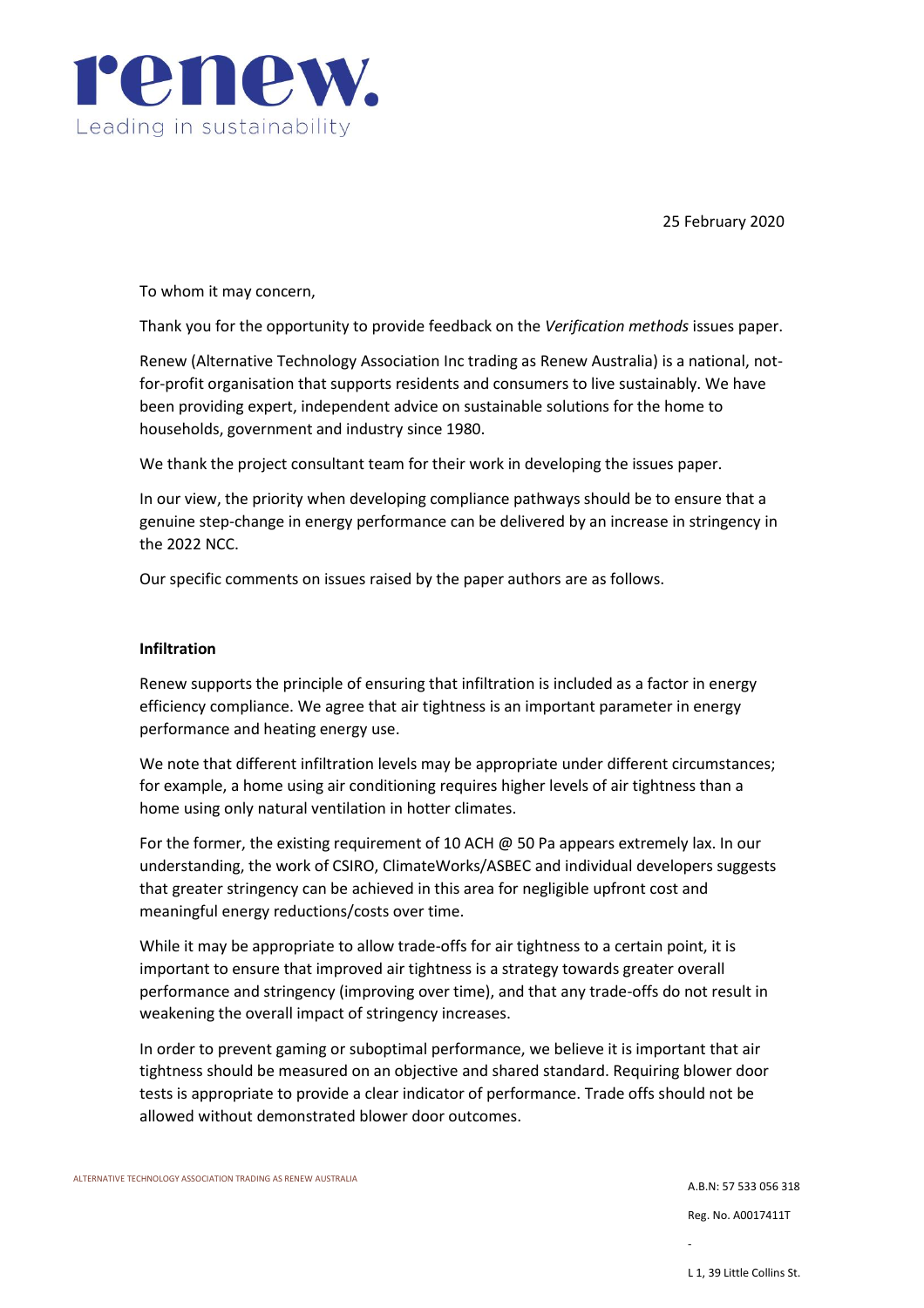

# **Thermal bridging**

We support the principle of including thermal bridging as a factor in the provisions. We furthermore support the proposal to develop a thermal bridging calculator for use by consumers and practitioners.

## **Alignment with NatHERS whole of house**

Greater alignment between VURB and Whole of House provisions is an important goal that will improve consistency of ratings. We believe that, where possible, a common methodology is required to measure minimum levels of thermal performance. Common methods for measurement of thermal performance is required to minimise gaming by developers choosing between pathways.

We support in principle the recommendation that whole-of-house parameters being post processed for NatHERS should be made transparent and available for the VM (VURB) methods for both Class 1 and Class 2. As recommended, this provides a method to ensure net zero regulated energy budget.

We have made recommendations to the related issues paper regarding whole-of-house parameters and PV issues. Essentially, in our view, the overall aim of introducing whole-ofhouse parameters should be to ensure that cost effective fixed appliance measures (hot water, lighting, etc) are included with maximum energy thresholds – and that these should be assessed on their own (cost/benefit) merits. Solar PV generation should not be able to be used to offset efficiency gains in this regard.

## **Ceiling fans**

We support the settings for ceiling fans being reviewed. Overall is that the inclusion of ceiling fans, like any other fixed appliance, should not allow/be used as a substitution for a reduction in thermal performance.

#### **Application to Class 2 buildings**

A focus of the current process involves developing a compliance pathway for Class 2 buildings through Verification Using a Reference Building (VURB), currently available only for Class 1 buildings.

In our view, the overall strategy in applying a VURB pathway for Class 2 buildings should be to set a high performance benchmark for VURB compliance in order to ensure that the process does not become a low-cost, low performance pathway for developers. While we acknowledge that VURB would likely be an easier pathway than existing options, there may be a risk of gaming (that has anecdotally been observed with VURB class 1 approvals) and

A.B.N: 57 533 056 318 Reg. No. A0017411T

-